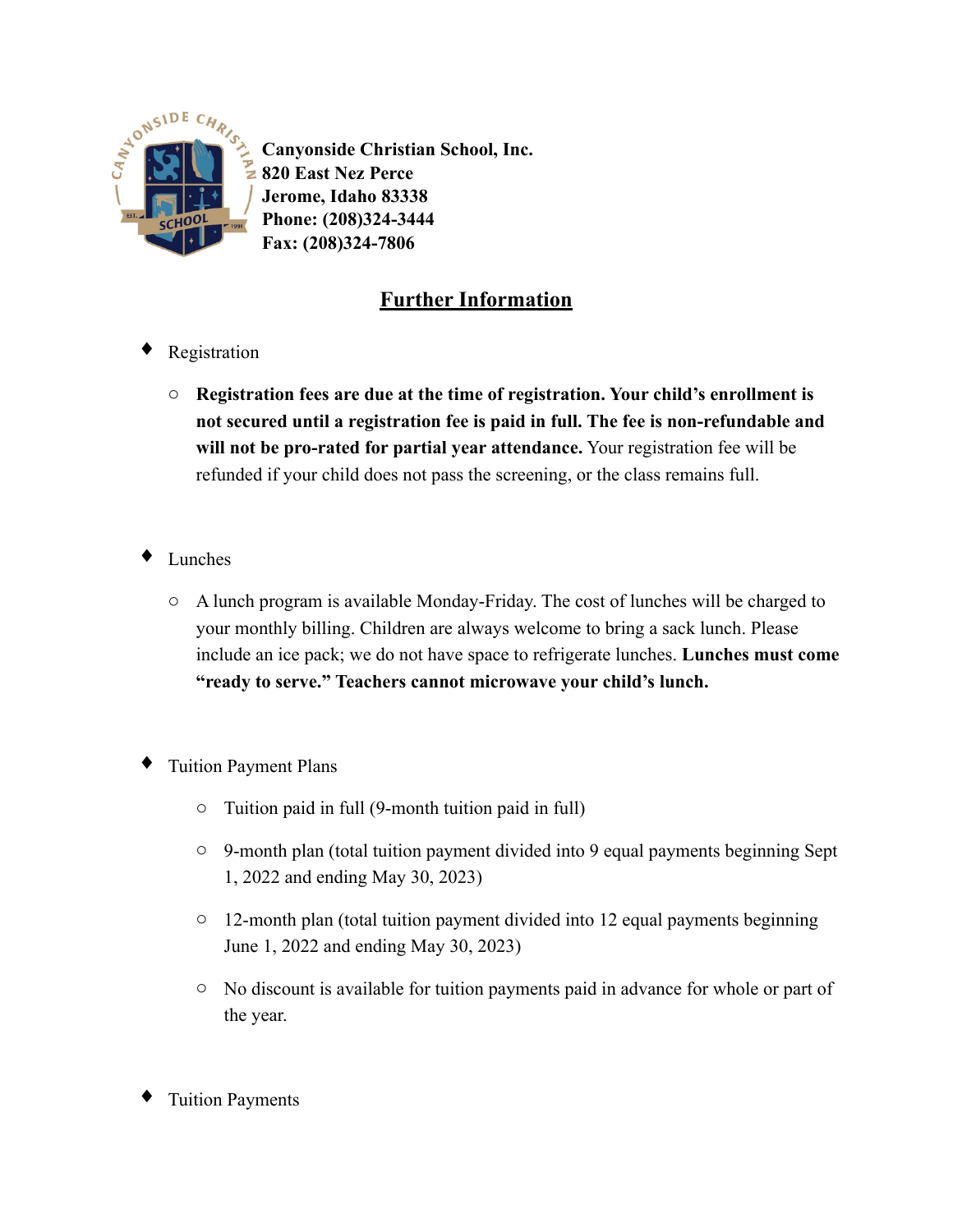- o **Billing will be mailed out no later than the 5th of each month. Tuition payments are due by the 10th. A \$25.00 charge will be added to your bill if not paid by the 20th of the month.**
- o We accept payments in form of cash, check, money order, VISA, MASTERCARD, debit cards with a 3% charge
- o Discount for multiple children is \$25.00 off each child's tuition per month per child excluding the first child.
- o Additional charges that may appear on your bill may include, but not limited to, lunch charges, field trip charges, etc.

## **CONTINUED ON BACK**

- o Late payments may result in additional late fees, termination of enrollment, the use of collection services, or all of the above.
- o Families that have a history of unpaid tuition or have been referred to a collection agency will be denied readmission to Canyonside Christian School unless, prior to enrollment, prepayment for one entire year is made for all fees and tuition.
- **Tuition Assistance** 
	- o Please submit a scholarship application if you are in need or tuition assistance. For scholarship consideration, you must submit copies of page 1 and 2 of your 1040 tax form to the office no later than May 30, 2022.
	- $\circ$  Volunteer Discount: Families that donate 2 hours a month can receive \$25.00 off their monthly bill. Just stop by the office and fill out a volunteer form and have Mrs. Kathy sign it. \$25.00 will be taken off your monthly bill. Each family is limited to \$25.00 for volunteered time per month.
- ♦ Before/After-School Programs (EXCEL)
	- o Our EXCEL program is available with limited enrollment. **Children must be registered for this program.**
	- o All "drop-ins" must receive prior permission from the office. ("drop-ins" are children not utilizing the program on a weekly basis)